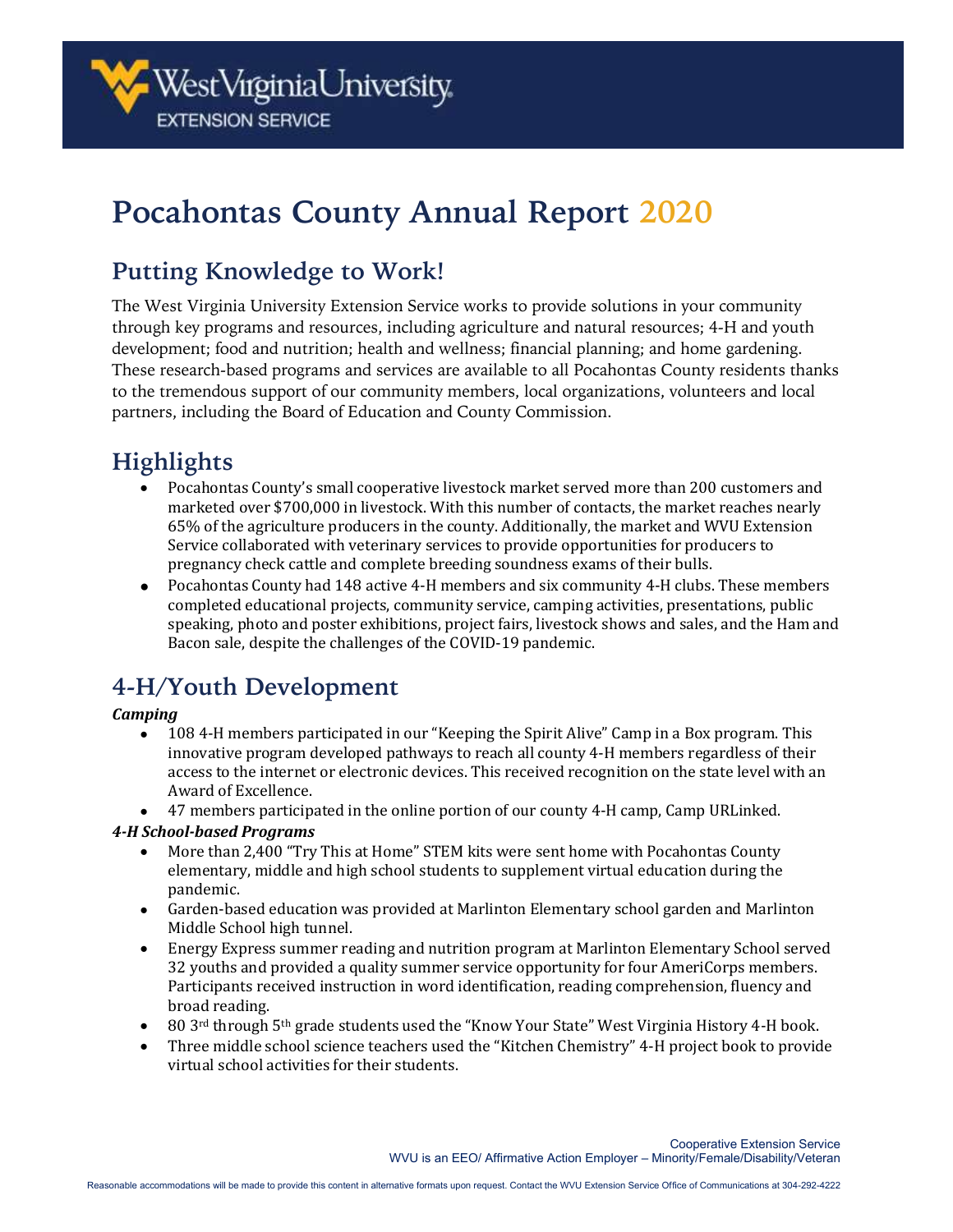### **Pocahontas County Report 2020**

• Active Walkways were painted at two elementary schools. 250 students at Marlinton Elementary and 90 students at Hillsboro Elementary were able to use the walkways during physical education class and recess.

### *Traditional 4-H Programming and Clubs*

- 4-H enrollments transitioned to the 4h.zsuite.org electronic enrollment and management for clubs and members. Step-by-step instructions were developed and assistance was provided to ensure a smooth transition to the new system for members and club leaders.
- Maintained 35 vetted county volunteers, six 4-H clubs and 14 club leaders.
- Created and mailed monthly packets to all enrolled 4-H members to support virtual club activities and increase member enrollment and participation.
- 49 photo entries and 20 poster entries were submitted in the county contest. The county was well represented with seven posters and 28 photos moving to the state competition.
- 57 4-H'ers submitted 106 completed project books/record guides and 42 4-H projects in a wide variety of project areas.
- 42 blue ribbon 4-H project exhibits were showcased in storefront windows in Marlinton.

### *Special Interest Programs*

- The 4-H agent worked with the Eastern Region of West Virginia 4-H agents to teach virtual special interest (SPIN) clubs to 4-H'ers across the state.
- Marlinton Elementary School Garden Club had a successful garden with community volunteers and Energy Express AmeriCorps members maintaining the garden.

### **Agriculture and Natural Resources**

### *Pork Project*

- Used market hogs from midwestern producers to provide 440 hogs to local citizens, representing more than 160 families in our area. In total, WVU Extension agents were able to move more than 1,665 market hogs to West Virginia families.
- It is estimated that the yield of these animals provided approximately 320,000 pounds of pork protein to our clients (this program was replicated by private businesses to deliver more than 1,600 market hogs to area families in the Greenbrier Valley).

#### *Individual Consultations*

- More than 100 walk-in/call-in inquiries were satisfied with answers or solutions to their agriculture-related questions about soils, plant and insect identification, integrated pest management, biology and plant pathology.
- More than 500 soil test results were returned to clients. The agent helped producers collect over 100 samples using Extension's soil probes and conducted more than 100 result consultations with amendment recommendations, cost analysis and application recommendations.
- More than 60 plant pathology issues and 40 entomology issues were addressed with IPM recommendations.
- Conducted more than 20 site visits for fruit tree, grape and blueberry pruning and grafting demonstrations.
- Visited over 10 sites for livestock forage sample collections using Extension's forage probe.
- Conducted more than 10 site visits for livestock management issues (health, vaccinations, pregnancy checks, BSEs, castrations and evaluations).
- Consulted on more than 10 conservation programs by aiding producers in completing applications to receive program support.

#### *Other Agricultural Work*

- Residents used the online Master Gardener training series, resulting in 12 new trainees.
- Conducted an evaluation of landowner interest in hunting leases in the Greenbrier Valley. This is a current research project that will include a mailed survey to gauge property owner interest